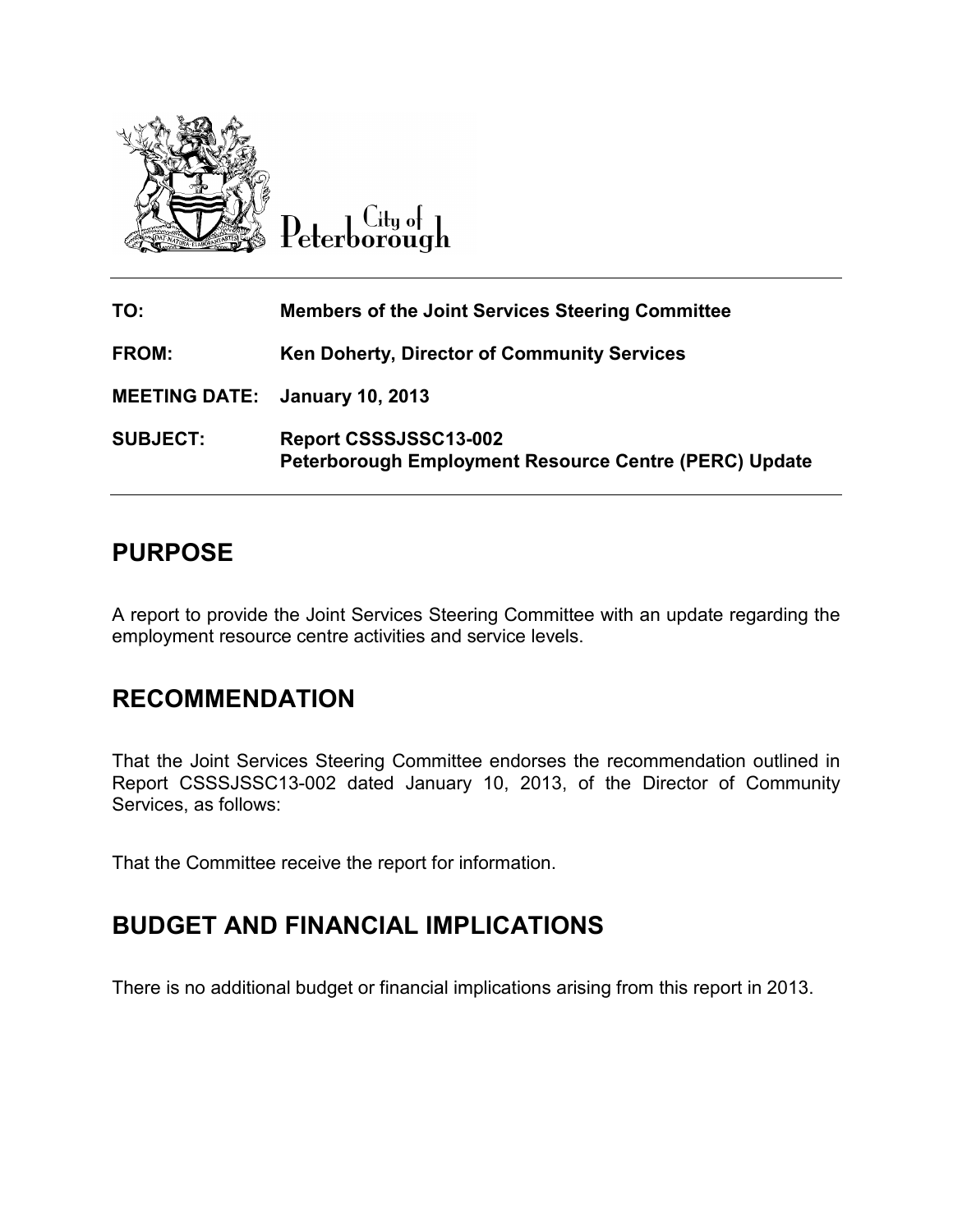# **BACKGROUND**

## **MCTU Employment Contract Ends**

As described in Report CSSSJSSC12-003 dated March 8, 2012, the Ministry of Training, Colleges and Universities (MTCU) informed the City on January 30, 2012 that contracts with employment resource centers such as the PERC would be terminated on July 31, 2012, and that services would be shifted to existing Employment Ontario (EO) service providers. In Peterborough these alternate service providers are Employment Planning and Counseling, Northern Lights Canada and Fleming College.

Report CSSSJSSC12-003A dated April 11, 2012 outlined several options for service delivery beyond July 31, 2012 when 100% provincial funding for the centre ended.

The Joint Services Steering Committee endorsed a plan that included: Services being scaled back but, available to social services clients and the general public in the current location; That an interim report would be produced including details to determine if there is duplication with similar private sector services and; A further review of the resource centre services would be completed at 12 months.

These recommendations were contained in Report CSSS12-006 and were passed by City Council on May 14, 2012. The following tables summarize resource centre activities since reopening on August 1, 2012 in comparison to levels service in 2011 and 2012.

## **Resource Centre Statistics from 2011- November 2012**

|                                  | 2011    | $*2012$ | **2012  | $***12$          |
|----------------------------------|---------|---------|---------|------------------|
|                                  | Jan-Dec | Jan-Nov | Aug-Nov | Month            |
|                                  |         |         |         | <b>Estimated</b> |
| Number of New Clients Registered | 3,331   | 2,406   | 888     | 2,664            |
| <b>Number of Clients Served</b>  | 11,395  | 7,879   | 2,725   | 8,175            |
| <b>Number of Client Visits</b>   | 28,087  | 19,682  | 6,964   | 20,892           |

Table 1- Resource Centre Activity Summary

\* Resource centre closed month of July

\*\*4 Month data since reopening August 1/ 2012

\*\*\*Estimated volume based on Aug-Nov data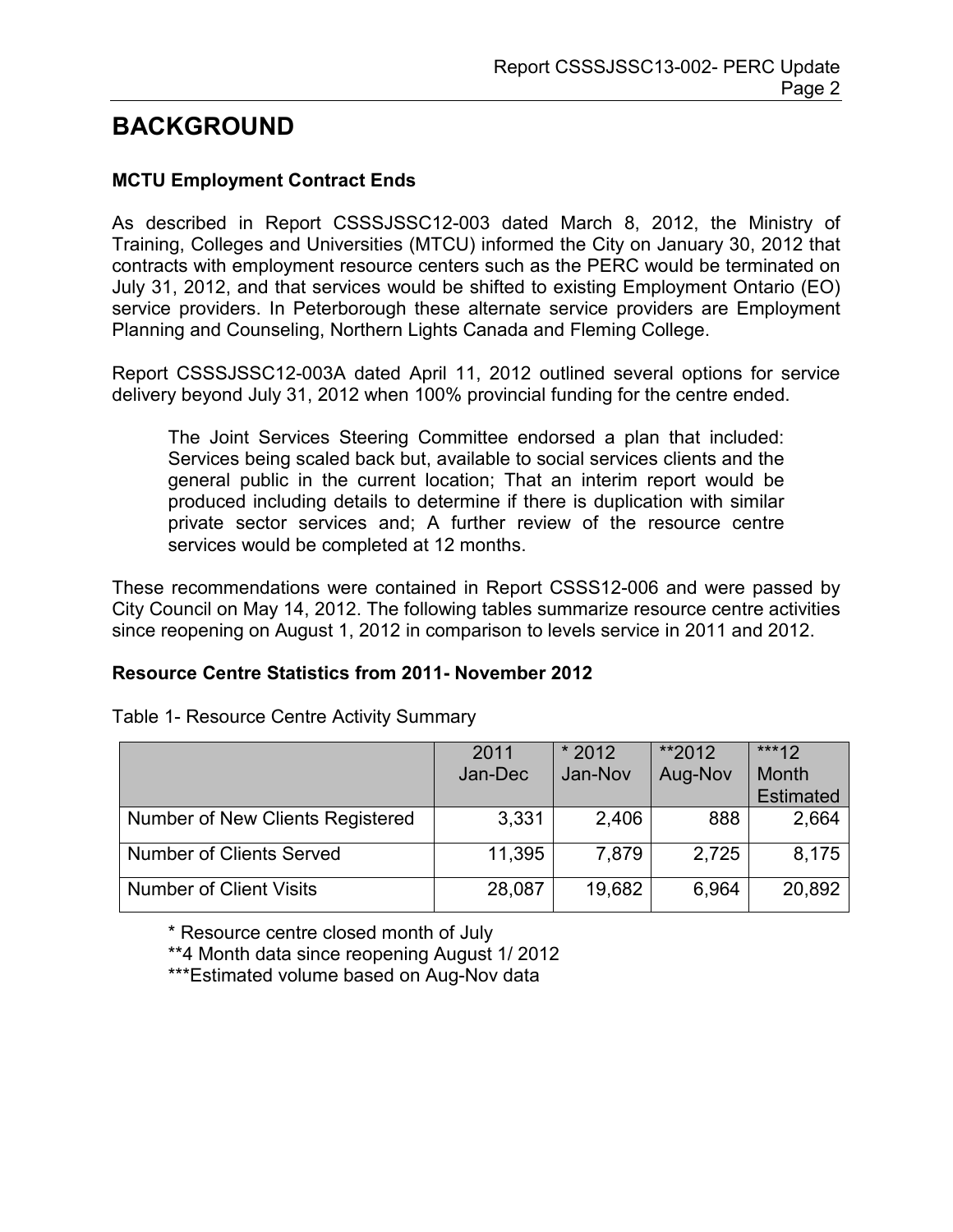| 2011                                        |               | <b>2012 to Nov 30th</b>                        |       |
|---------------------------------------------|---------------|------------------------------------------------|-------|
| <b>Income Source</b>                        | $\%$          | <b>Income Source</b>                           | $\%$  |
| Social assistance                           | 47.37         | Social assistance                              | 52.50 |
| Other/ not indicated                        | 23.06         | Other/ not indicated                           | 20.96 |
| No income                                   | 19.63         | No income                                      | 17.24 |
| <b>Employment Insurance</b>                 | 8.57          | <b>Employment Insurance</b>                    | 7.83  |
| <b>Workers Compensation</b>                 | 0.88          | <b>Workers Compensation</b>                    | 0.68  |
| Severance pay                               | 0.49          | Severance pay                                  | 0.79  |
|                                             |               |                                                |       |
| <b>Employment Status</b>                    | $\frac{9}{6}$ | <b>Employment Status</b>                       | $\%$  |
| Employed                                    | 21.86         | Employed                                       | 18.57 |
| No- less than 1 year                        | 47.57         | No- less than 1 year                           | 50.02 |
| No- More than 1 year                        | 30.57         | No- More than 1 year                           | 31.41 |
|                                             |               |                                                |       |
| * data recorded for 3,331 new registrations |               | * data recorded for 2,406 new<br>registrations |       |

| Table 2- Resource Centre Visitor Information 2011 & 2012 |
|----------------------------------------------------------|
| Data Collected from New Registrations                    |

In 2011, PERC had the highest number of annual visitors in the local EO network serving 11,395 individuals through 28,087 client visits. The location and physical space at 178 Charlotte has been ideal for Ontario Works and EO clients alike to access needed services and supports. Since the announcement of the funding loss, staff has worked with local service providers to promote program integration and reduce unnecessary duplication of services in the community. At the same time EO service providers were adjusting to the new network requirements, funding model and service delivery technology.

PERC program wind-down took place between April 2012 and June 30, 2012. The centre was closed during the month of July according to an approved MTCU plan with funding continuing until July 31, 2012. In the month of July outstanding financial accounts were settled, the centre was reconfigured with fewer computers, staff was reduced by 4 FTE from 6.5 to 2.5 and County outreach services where reduced to two locations (Buckhorn and Ennismore). EO providers have assumed responsibility for outreach service in Millbrook, Havelock, Norwood and Lakefield.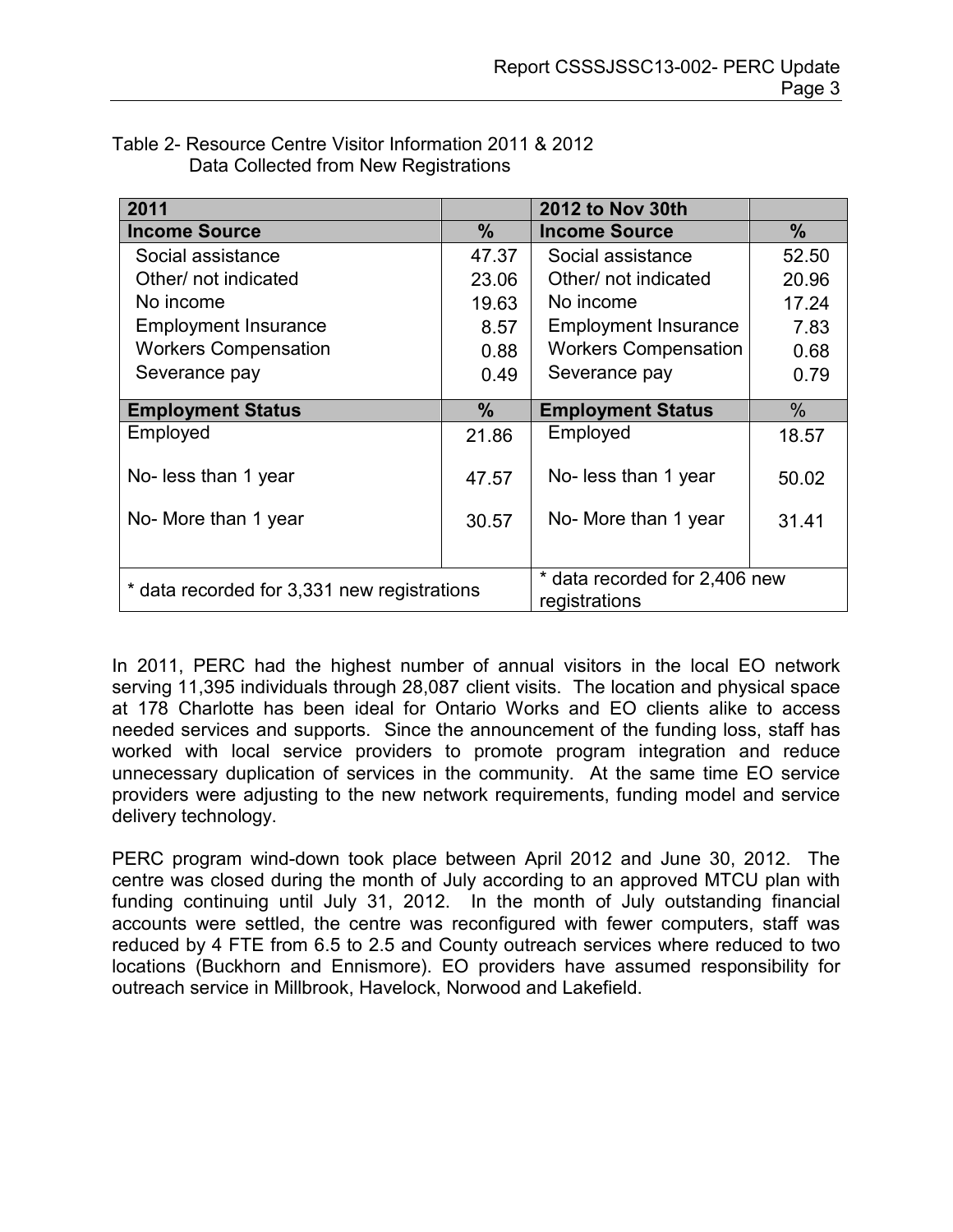#### **Limited Duplication Noted Between PERC and EO Resource Centre Clients**

As noted in Table 1 above, due to improved referral processes between the Social Services Division and EO network there has been a decrease in the number of clients served and total number of visits by approximately 30% in comparison to 2011 and the 10 months of data available for 2012. In 2011 a total of 114 people per day where served. On average the centre has received 83 visitors per day since reopening in August even though there are fewer computers and staff. Demand for employment resource services at 178 Charlotte St remains high and appears to have levelled off. Customer satisfaction continues to be excellent with over 95% of visitors reporting that they would recommend PERC to others seeking similar supports.

Under the MTCU contract, data collection for funding purposes occurred at registration and included client demographics, service needs, equity group indicators, income source and employment status. The resource centre's registration database was updated as part of this redesign to include two questions to determine if PERC clients are currently accessing other EO services or, if they have accessed other service providers within the past 12 months. This change better captures the number of visitors who are receiving employment services through PERC and in alternate EO locations.

| PERC Visitors Indicating Use of EO Services                                | 2012    | $\%$ |
|----------------------------------------------------------------------------|---------|------|
|                                                                            | Aug-Nov |      |
| <b>Number of Clients Served</b>                                            | 2,725   |      |
| Number of Clients Currently Using EO Network Services                      | 73      | 2.7% |
| Number of Clients Reporting Use of EO Network Services<br>Within 12 Months | 99      | 3.6% |

Table 3- Resource Centre Visitor Information August 1, 2012 to November 30, 2012

## **Opportunities for Further System Integration**

Since reopening in August 1, 2012, the resource centre has served 2,725 individuals recording 6,964 total visits up to November 30, 2012. Social Services staff continues to meet with all 3 local EO providers on a regular basis to ensure a "no wrong door" approach to services for area job seekers. All EO service providers have experienced an increase in the number of resource centre visitors since the PERC closure at the end of June, 2012.

Effective January 2013, Northern Lights Canada has a regularly scheduled employment counsellor on site half day / per week at the Charlotte Street centre to improve service coordination and client employment outcomes. Based on demand this scheduled commitment will be increased as needed. Other service providers such as the Canadian Hearing Society, Kagita Mikam Aboriginal Employment and Training, WSIB and Four Counties Brain Injury Association use the centre to promote services and conduct program intake activities.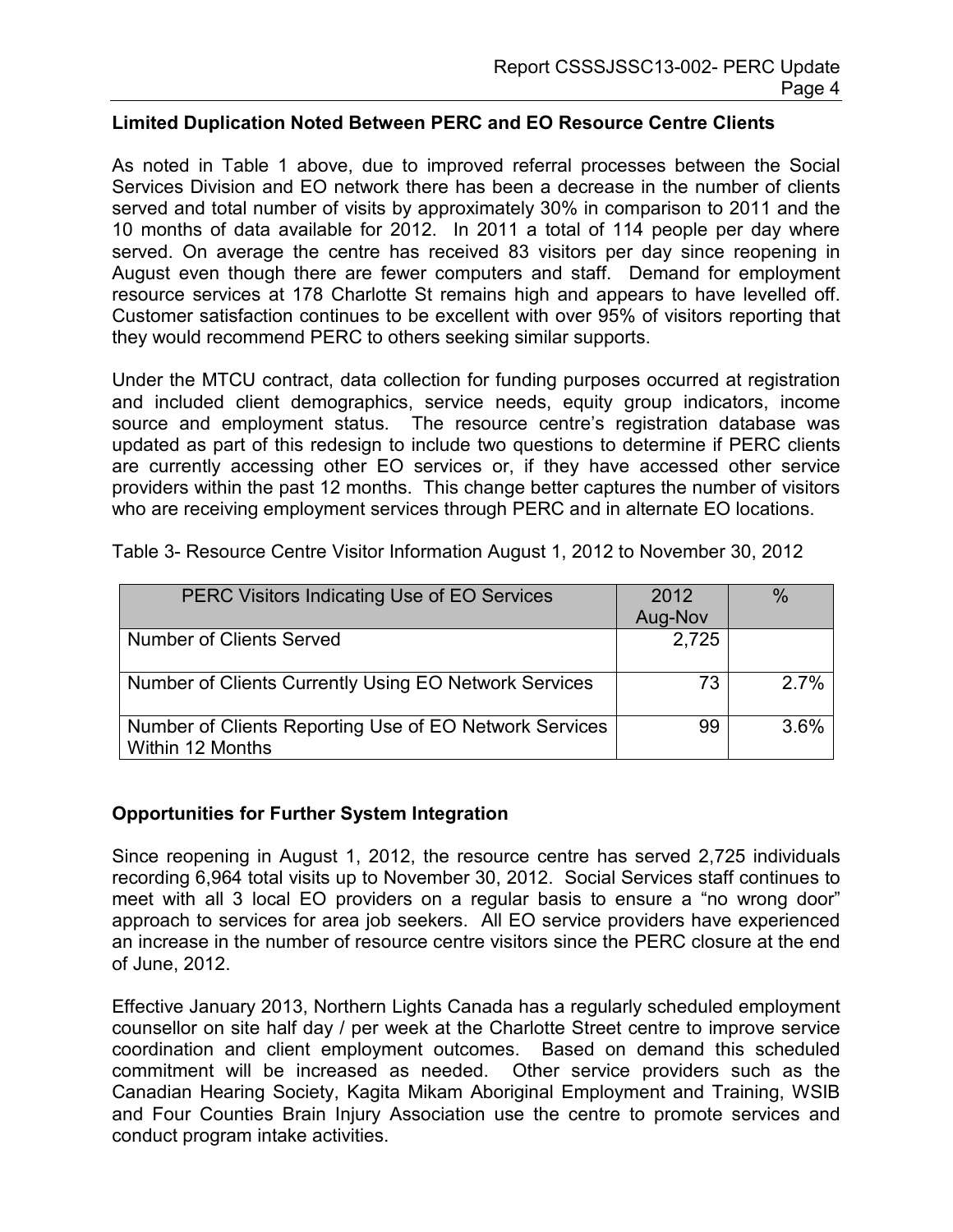Peterborough OW and other local employment and training service providers have developed a common EO referral template and consent form which will be automated, using a local computer program known as CTS (Client Tracking System). This technology was originally used in the PERC. Information is collected at initial registration and stored in a database which can be queried. Collection of common data by both EO offices and OW service providers will help confirm some of the needs and demographics of clients referred between programs and using resource centres.

Social Services protocol for assessment and supports involve an automatic referral of clients deemed to be job ready to EO service providers. Job readiness status is determined by staff through completion of the Eligibility Readiness assessment and establishing OW Participation Requirements, based on individual circumstances. Clients who score as "Fully Ready," present as motivated with some work history and a relatively high degree of self-sufficiency will be referred to the EO full suite service provider in the catchment area closest to their home address. Please see the attached client flow process map and EO catchment zones in Appendix A.

The MTCU- EO system itself is still in transition and the province has recently issued a tender to review the effectiveness of the current delivery model. Documents such as the Drummond Report and the Brighter Prospects Report produced by the Commission for the Review of Social Assistance highlight the importance of effective partnerships between employment services provided by Municipalities for Social Assistance clients and those provided through MTCU.

Specific implementation plans regarding community based employment and training programs have not yet been articulated by the province. In the mean, improved outcomes for job seekers are anticipated locally by continuing to strengthen the working relationships with local EO providers.

## **SUMMARY**

Since MTCU announced its plan not to continue funding stand-alone employment resource centres, Social Services staff worked to wind-down the existing agreement by July 31, 2012. City Council approved a Joint Services Committee recommendation which included the reopening of PERC on August 1, 2012 on a smaller scale with supports available to both social services clients and the general public. Efforts to better integrate employment services and improve the EO network have resulted increased use of alternate resource centres in the community. While PERC has experienced a 30% reduction in the number of clients' served demand for services remains high. Less than 4 % of those using the resource centre have been involved with an EO provider in the last 12 months. Staff continues to work on ways to ensure clients who can most benefit from EO services receive timely referrals.